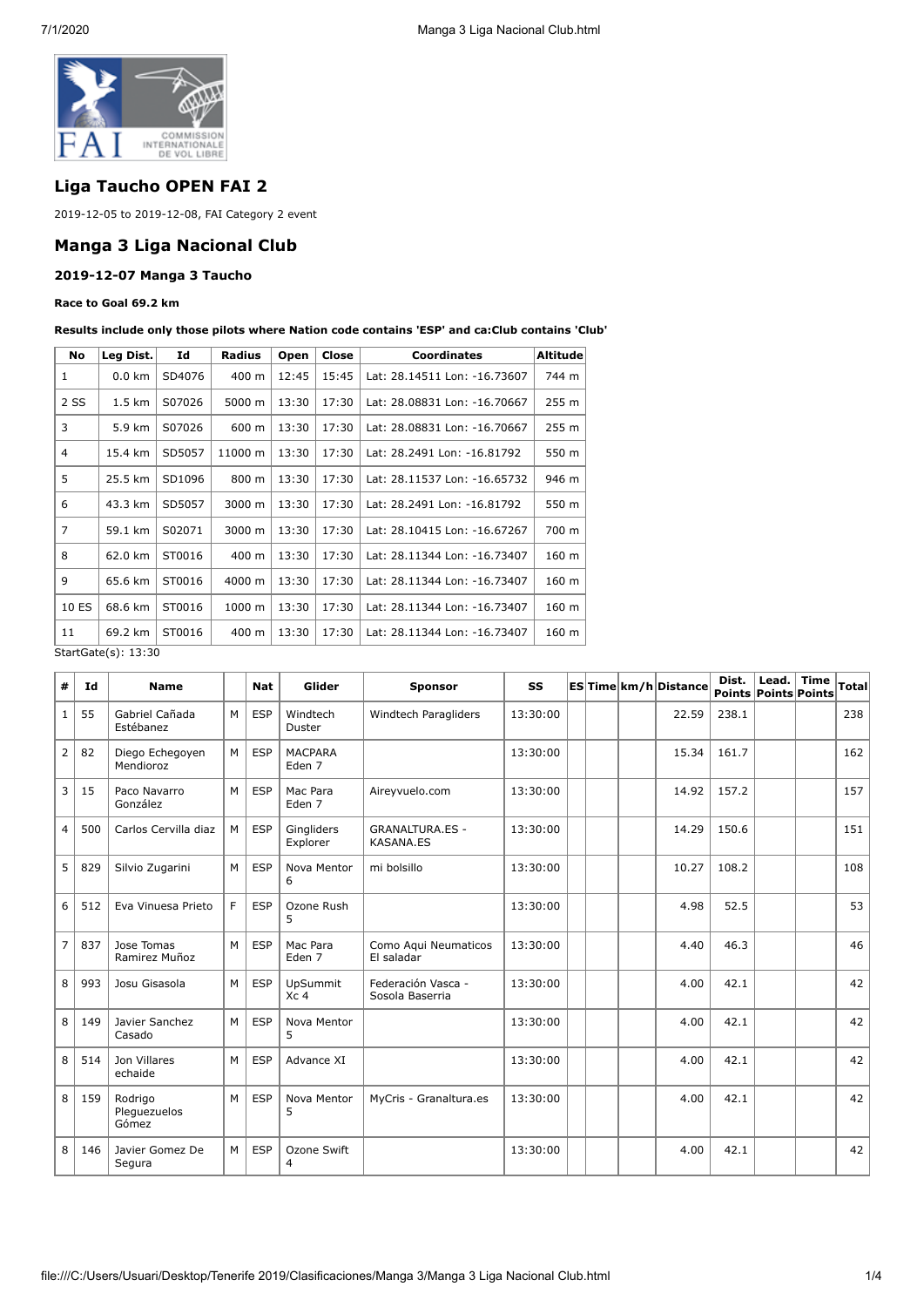**Pilots absent from task (ABS)**

**Id Name**

## **Pilots not yet processed (NYP)**

**Id Name**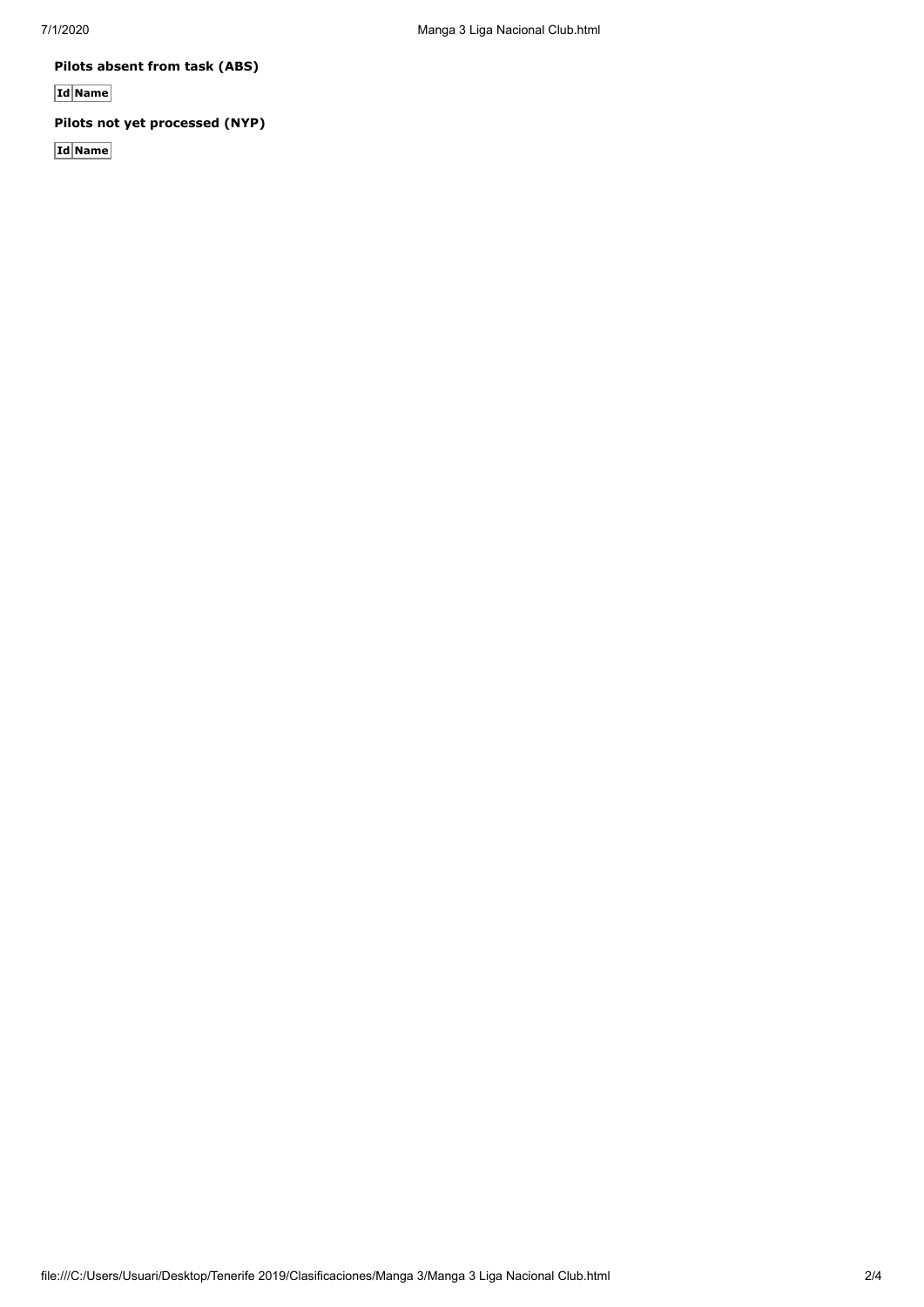#### **Task statistics**

| param                           | value                |
|---------------------------------|----------------------|
| ss distance                     | 67.098               |
| task_distance                   | 69.224               |
| launch_to_ess_distance          | 68.624               |
| no_of_pilots_present            | 83                   |
| no_of_pilots_flying             | 82                   |
| no_of_pilots_lo                 | 81                   |
| no_of_pilots_reaching_nom_dist  | 8                    |
| no_of_pilots_reaching_es        | 2                    |
| no_of_pilots_reaching_goal      | 1                    |
| sum_flown_distance              | 1328.199             |
| best_dist                       | 69.224               |
| best time                       | 3.673                |
| worst time                      | 3.67611111111111     |
| no_of_pilots_in_competition     | 84                   |
| no of pilots landed before stop | 0                    |
| sum dist over min               | 1046.256             |
| sum_real_dist_over_min          | 1046.256             |
| sum_flown_distances             | 1328.199             |
| best_real_dist                  | 69.224               |
| last_start_time                 | 2019-12-07T13:30:00Z |
| first_start_time                | 2019-12-07T13:30:00Z |
| first_finish_time               | 2019-12-07T17:10:23Z |
| max_time_to_get_time_points     | 5.59                 |
| no_of_pilots_with_time_points   | 1                    |
| goalratio                       | 0.012                |
| arrival_weight                  | 0                    |
| departure_weight                | U                    |
| leading_weight                  | 0.021                |
| time_weight                     | 0.099                |
| distance_weight                 | 0.88                 |
| smallest_leading_coefficient    | 2.629                |
| available_points_distance       | 729.444              |
| available_points_time           | 40.654               |
| available_points_departure      | 0                    |
| available_points_leading        | 58.864               |
| available_points_arrival        | 0                    |
| time_validity                   | 1                    |
| launch_validity                 | 1                    |
| distance_validity               | 0.829                |
| stop_validity                   | 1                    |
| day_quality                     | 0.829                |
| ftv_day_validity                | 0.829                |
| time_points_stop_correction     | 0                    |

### **Scoring formula settings**

**param value**